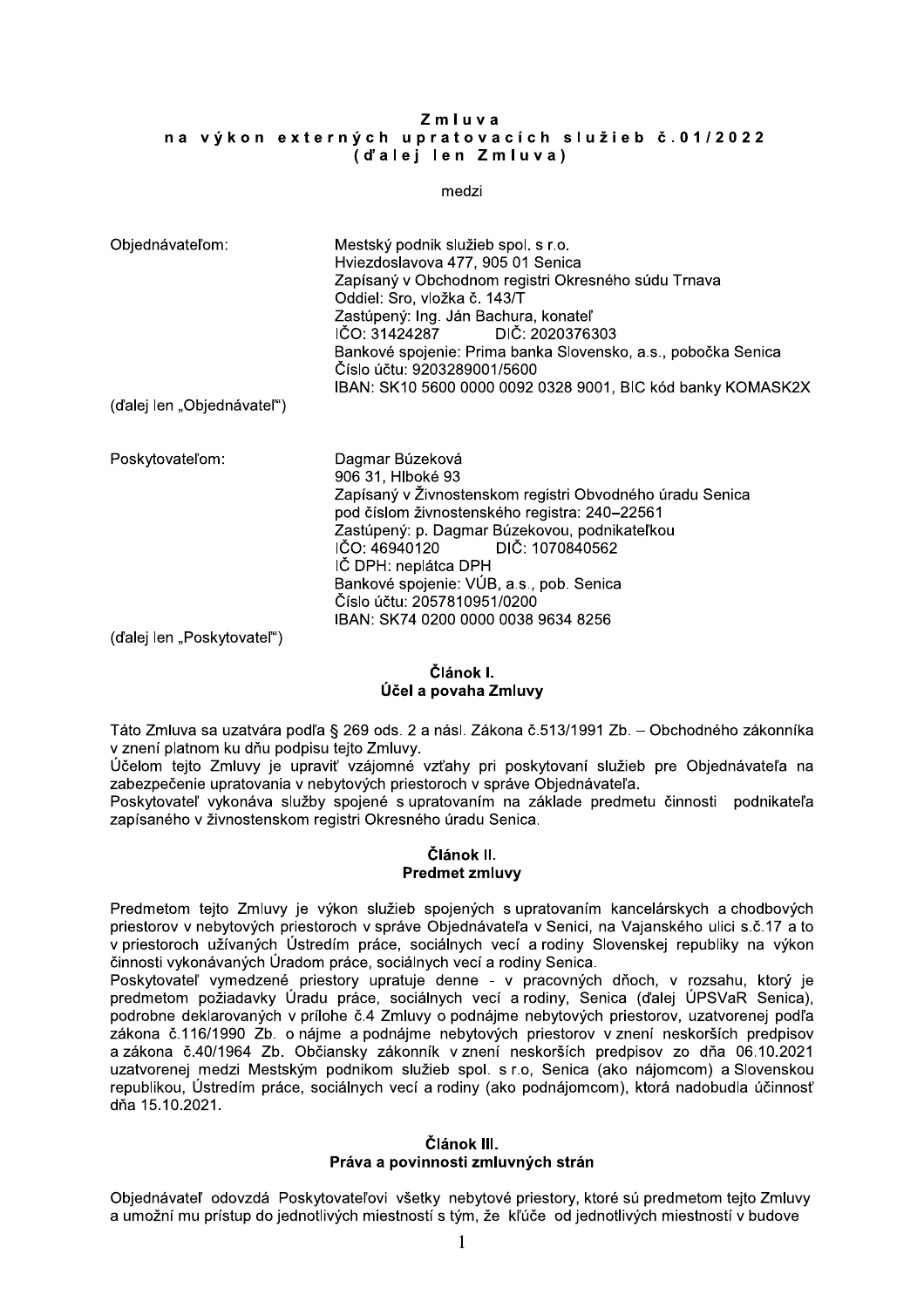so súpisným číslom 17 (sídlo Okresného úradu Senica) sú uložené pri vstupe do budovy, na vrátnici budovy, kľúče od jednotlivých miestností v budove sídla ÚPSVaR sú uložené v skrinách na chodbách budovy.

Po skončení prác Poskytovateľ zabezpečí, aby v jednotlivých miestnostiach boli zavreté okna, zhasnuté svetlá a riadne uzamknuté miestnosti.

#### Poskytovateľ sa zaväzuje

- $3.1$ vykonávať práce ktoré sú predmetom tejto Zmluvy odborne, na požadovanej kvalitatívnej úrovni
- $3.2$ používať pri svojej činnosti iba čistiace prostriedky vhodné na účel deklarovaný v predmete Zmluvy a sú povolené k použitiu príslušnými orgánmi Slovenskej republiky. Všetky používané stroje a ostatné prípravky a zariadenia nesmú poškodiť čistené objekty a zariadenia Obiednávateľa.
- $3.3<sub>o</sub>$ zabezpečiť výkon prác, ktoré sú predmetom tejto Zmluvy za každých podmienok, pokiaľ tomu nezabráni vyššia moc, bez možnosti ovplyvnenia a dosahu Poskytovateľa
- 3.4 zabezpečiť a používať všetky potrebné strojové, či iné zariadenia, materiálové prostriedky spojené s výkonom svojich aktivít vo vlastnej réžií.
- $3.5$ zabezpečiť dodržiavanie všetkých predpisov o bezpečnosti vykonávaných prác, predpisov a predpisov Objednávateľa o požiarnej ochrane v predmetných nebytových priestoroch, prevádzkový poriadok budovy a ostatné hygienické predpisy a režim Objednávateľa, platné v priestoroch výkonu prác Poskytovateľom podľa tejto Zmluvy
- 3.6 zabezpečiť, že všetky veci nájdené na mieste výkonu prác, odovzdajú určenému pracovníkovi Objednávateľa (vrátnikovi, resp. Ing. Ivanovi Hatiarovi) a tejto osobe taktiež nahlásiť všetky zistené závady na majetku Objednávateľa, či ďalších priamych užívateľov nebytových priestorov
- $3.7$ zabezpečiť, aby boli všetky osoby Poskytovateľa riadne poučené o skutočnosti, že majú prísny zákaz nahliadať do dokladov, spisov či iných dokumentov nachádzajúcich sa v priestoroch v ktorých budú vykonávať činnosti spojené s realizáciou aktivít v zmysle tejto Zmluvy
- $3.8$ zabezpečiť, aby sa všetky osoby vykonávajúce činnosť v zmysle tejto Zmluvy zo strany Poskytovateľa riadili pokynmi správcu predmetných nebytových priestorov, ktorým je lng. I. Hatiar
- 3.9 k zodpovednosti za všetky škody, ku ktorým dôjde v dôsledku jeho činnosti, ako aj zanedbaním povinností po skončení prác, napr. zatečenie miestností v dôsledku ponechaných otvorených okien
- 3.10 zabezpečiť ochranu údajov o Objednávateľovi a zaviaže svojich zamestnancov povinnosťou mlčanlivosti o otázkach, o ktorých sa dozvedia pri výkone svojich prác

## Objednávateľ sa zaväzuje

- 3.11 bezodplatne poskytnúť Poskytovateľovi studenú a teplú vodu, elektrickú energiu a uzamkynateľné skladové priestory adekvátne jeho potrebám a požiadavkám
- 3.12 zabezpečiť prístup zamestnancom Poskytovateľa k upratovaným priestorom počas celej doby výkonu prác
- 3.13 poskytnúť Poskytovateľovi spolupôsobenie potrebné na riadny výkon upratovacích prác. V prípade požiadavky na výkon iných, ako touto Zmluvou deklarovaných prác, oznámi Poskytovateľovi túto požiadavku minimálne tri pracovné dni pred termínom ich vykonania.
- 3.14 Osoba zodpovedná zo strany Objednávateľa za styk s Poskytovateľom, resp. osobami vykonávajúcimi práce v zmysle tejto Zmluvy, je správca predmetného areálu - Ing. Ivan Hatiar (kontakt: 034/6513031, 0917/773101). Osoba zodpovedná za kontakt v zmysle úpravy zmluvných, či iných podmienok: Ing. Ján

Bachura, konateľ a riaditeľ spoločností (kontakt: 034/6513031, 0905/441262)

3.15 mimoriadne práce, nad rámec tejto Zmluvy riešiť osobitným rokovaním s Poskytovateľom a po dohode formou samostatných objednávok vrátane dohodnutej ceny požadovaných služieb

## Článok IV.

## Cena za výkon služieb ktoré sú predmetom Zmluvy, fakturačné podmienky

Cena za výkon predmetných služieb je dohodnutá v sume 1.500,00 € (slovom jedentisíc- $4.1$ päťsto eur) za jeden výkon zmluvne dohodnutých služieb. V teito cene je zahrnutá aj náhrada za čistiace a iné prostriedky používané pri upratovaní. Táto cena uvedená bez dane z pridanej hodnoty.